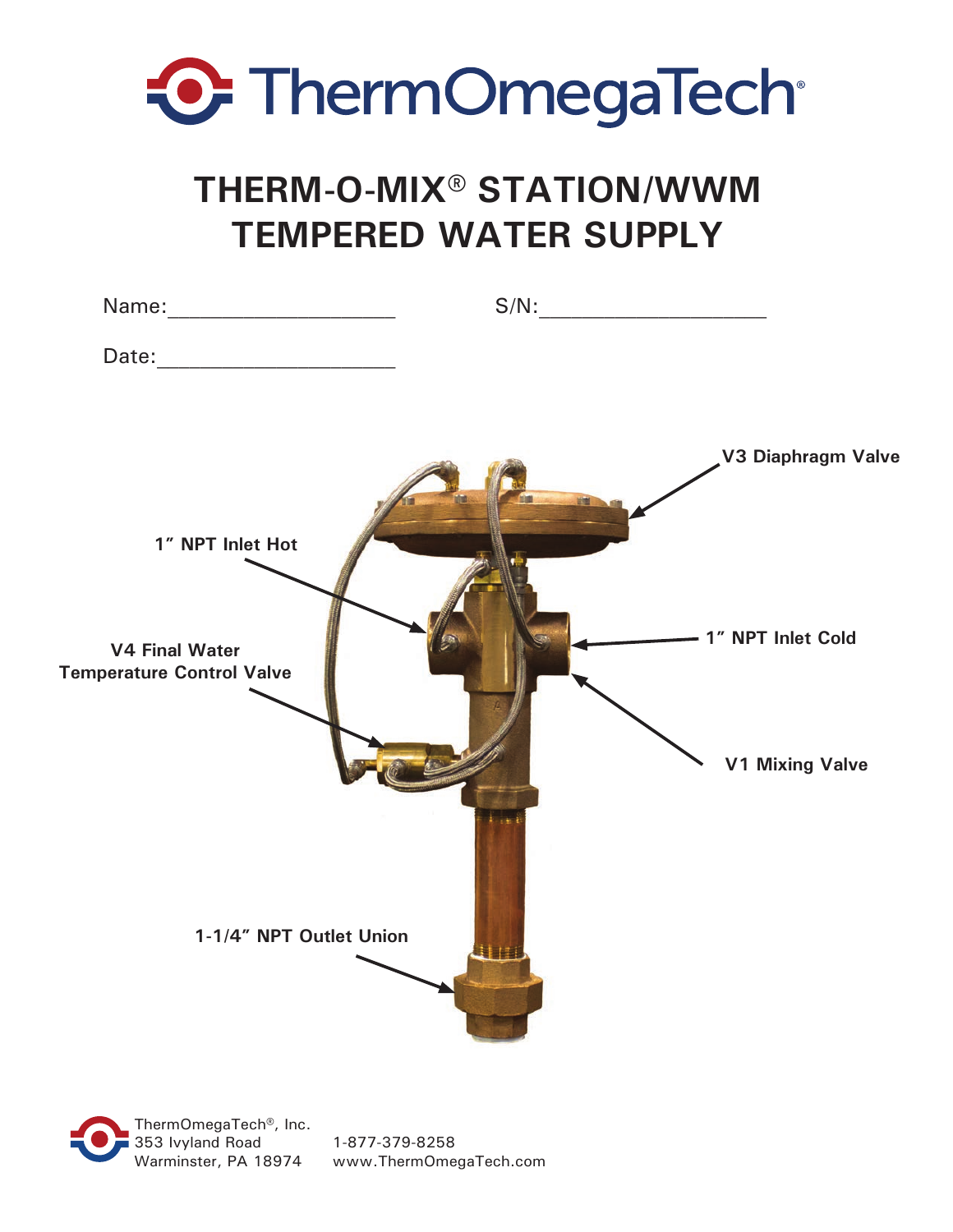# **D.** ThermOmegaTech®

# **INSTALLATION INSTRUCTIONS THERM-O-MIX® STATION / WWM TEMPERED WATER SUPPLY**

*Refer to product sheet for further description and operation.*

**IMPORTANT**: **THIS ASSEMBLY IS DESIGNED TO PROVIDE ADEQUATE WATER TO SAFETY SHOWERS TYPICALLY RATED AT 20 GPM (75.7 L/MIN) AT 30 PSIG (2.1 BAR) INLET PRESSURE. IF HIGHER WATER SUPPLY PRESSURE RESULTS IN FLOWS OVER 20 GPM (75.7 L/MIN) AT THE SHOWER HEAD, ADJUST HOT AND COLD WATER PRESSURE REGULATORS AS DESCRIBED BELOW.**

**REMEMBER**: CONSULT WITH THERMOMEGATECH**®** APPLICATION ENGINEERS FOR ANY QUESTIONS REGARDING INSTALLATION OPERATION, OR MAINTENANCE.

- 1) To facilitate service, maintenance, and testing, install line size shutoff valves followed by line size check valves in both hot and cold water supply lines prior to connection to the assembly.
- 2) Install water pressure regulators in both the hot and cold water lines ahead of the Therm-O-Mix® Station/WWM. Adjust inlet water pressure as needed to limit water flow from shower head to 20 GPM (75.7 L/min). Adjust the hot water inlet pressure slightly higher than the cold water inlet pressure, but not more than about 10 PSIG (0.7 BAR) higher.
- 3) Therm-O-Mix® Station/WWM weighs about 15 lbs. (6.8 kg) and can be supported by normal piping connections. Connect hot water to "B" port, cold water to "C" port, tempered water to shower to "A" port.
- 4) Test shower/eyewash system after installation of mixer assembly to assure proper flow and temperature output. Record test results on Inspection and Test Log form.
- 5) ThermOmegaTech®, Inc. recommends testing all components of personnel safety showers and eyewash stations each week and to have a maintenance record kept on file. See Inspection and Test Log form. **Refer to ANSI Z358.1 for more information.**
- 6) If water flow rate or outlet water temperature is not correct, immediately isolate system and provide maintenance as required.
- 7) For systems exposed to freezing conditions and/or scald hazard due to solar radiation, apply ThermOmegaTech<sup>®</sup> automatic bleeder valves type HAT/FP and HAT/SP. Installations subject to possible freezing conditions may require an enclosure for protection of the Therm-O-Mix® Station/WWM. Consult factory for information about optional enclosure.

 WARNING: This product can expose you to chemicals, for example lead, nickel, acrylonitrile, which are known to the State of CA to cause cancer, birth defects, or reproductive harm. For more information, go to www.P65Warnings.ca.gov

Warranty information disclosed at www.thermomegatech.com/terms-conditions/

TOMix-WWM\_IMI  $RFV: 8/31/\bar{20}$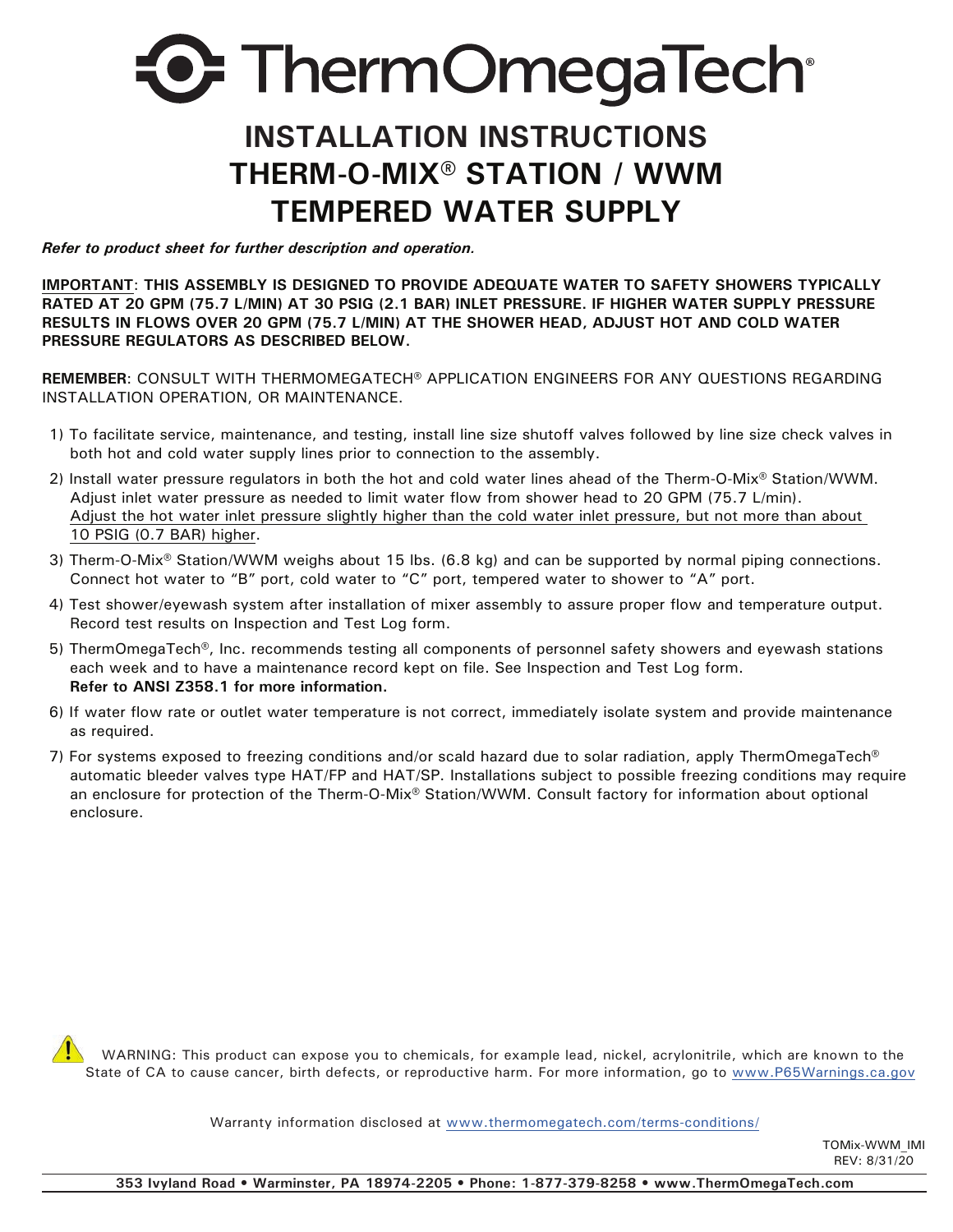## **THERM-O-MIX® STATION AND THERM-O-MIX® STATION/WWM**

Warranty information disclosed at www.thermomegatech.com/terms-conditions/

#### **Caution**

Therm-O-Mix® Station and Therm-O-Mix® Station/WWM are considered safety devices and must be dedicated as such to safety showers and/or eyewash stations. Attempts to adjust or tamper with these devices are prohibited unless otherwise authorized by the factory.

Steam, hot water, and cold water supply lines must provide sufficient volume as required by latest ANSI standards and must not support other apparatus downstream of said device(s).

Each Therm-O-Mix® Station and Therm-O-Mix® Station/WWM are designed to serve a single safety shower or combination shower/eyewash station. It is the responsibility of the end-user to inspect and approve for use of the Therm-O-Mix® Station and/or Therm-O-Mix® Station/WWM after installation, and periodically according to latest ANSI standards.

Therm-O-Mix® Station and Therm-O-Mix® Station/WWM are designed to operate periodically, i.e. when needed for an emergency or when inspected according to latest ANSI standards. Continuous operation on a daily basis of these safety devices when no emergency exists or when inspections are not being performed is prohibited. Continuous operation of these safety devices will void the warranty.



Warminster, PA 18974 www.ThermOmegaTech.com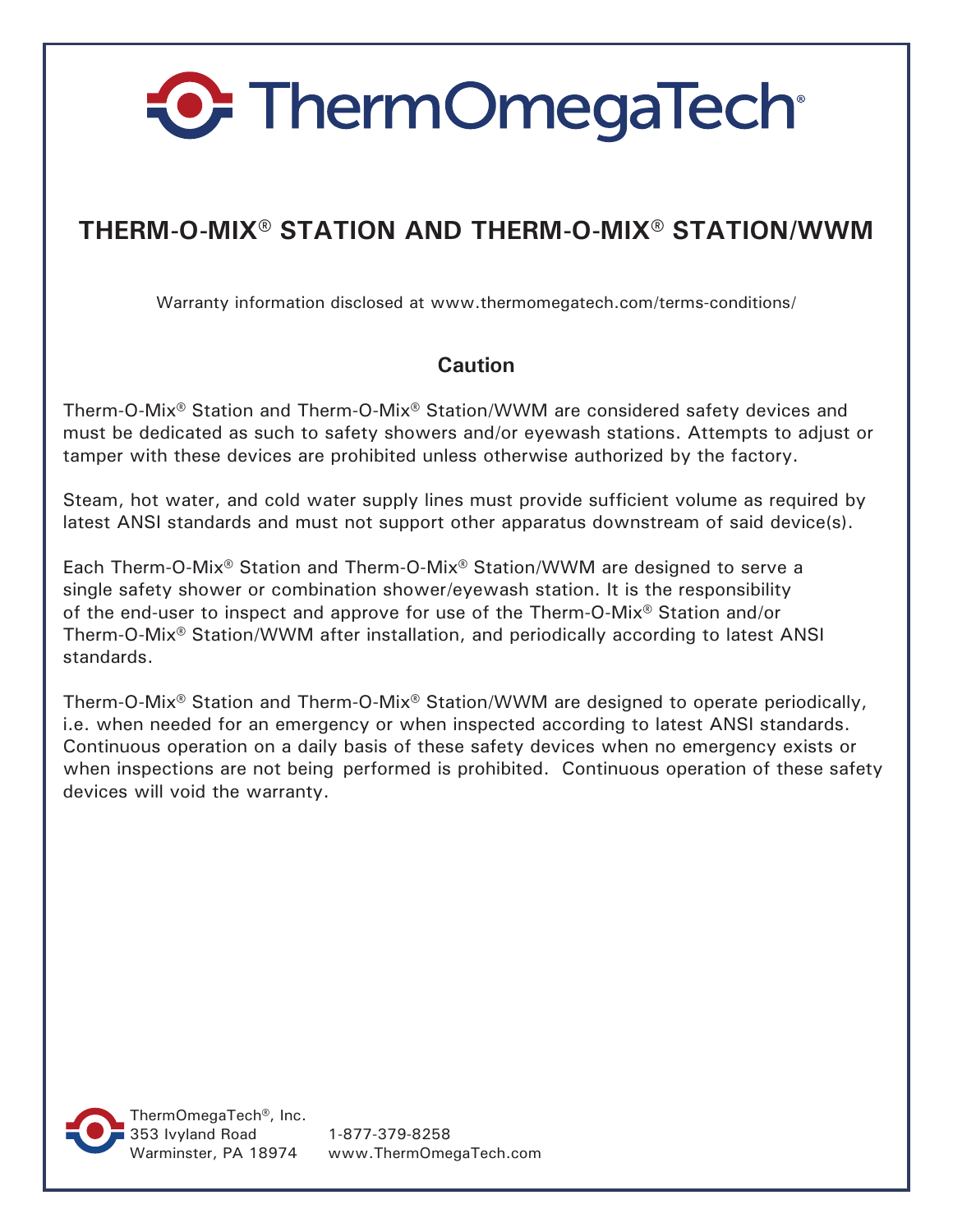# THERM-O-MIX® STATION/WWM

HIGH CAPACITY INSTANT TEPID WATER SUPPLY

## **THE NEED**

An instantaneous and reliable source of tepid water for a safety shower/eyewash system using existing hot and cold water supply.

### **THE PROBLEM**

Conventional mixing valves are unsuitable for providing tepid water at safety shower/eyewash stations. Conventional mixing valves shut off entirely if either the hot or cold water supply is interrupted. This is dangerous and unacceptable for safety shower/eyewash stations where cold water must be available under all circumstances. To meet OSHA and ANSI recommendations it is required to have a system which can respond safely to both hot water and cold water supply failures.

### **THE SOLUTION**

The Therm-O-Mix® Station/WWM is composed of a V-1 mixing valve acting in concert with its unique V-3 pressure sensing controller. This controller assures cold water will flow to the shower and eyewash stations even if no hot water is available (provided the cold water supply is not shut off elsewhere in the system).This is accomplished using self-operating controls with no electricity nor air required.

## **TRIPLE REDUNDANT SAFETY CONTROLS**

#### **V-3 Pressure Sensing Controller:**

The Therm-O-Mix® Station/WWM's V-1 mixing valve acting in concert with it's unique V-3 pressure sensing controller. This controller assures cold water will flow to the shower and eyewash stations even if no hot water is available (provided the cold water supply is not shut off elsewhere in the system). This is accomplished using self-operating controls with no electricity nor air required.

#### **V-4 Final Safety Control:**

This control element senses the final water temperature and will position the V-3 pressure sensing controller to close off the hot water port of the mixing valve if the final water temperature is above 90 $\degree$ F (32 $\degree$ C).

#### **V-1 Mixing Valve:**

The primary temperature control device is Therm-Omega-Tech®'s three-way mixing valve. This valve is designed around our exclusive Thermoloid® sensor/actuator that automatically and accurately proportions the water flow in response to outlet water temperature. This mixing valve simultaneously modulates both the hot and cold water inlet ports to provide 85°F (29°C) water to the shower/eyewash station.

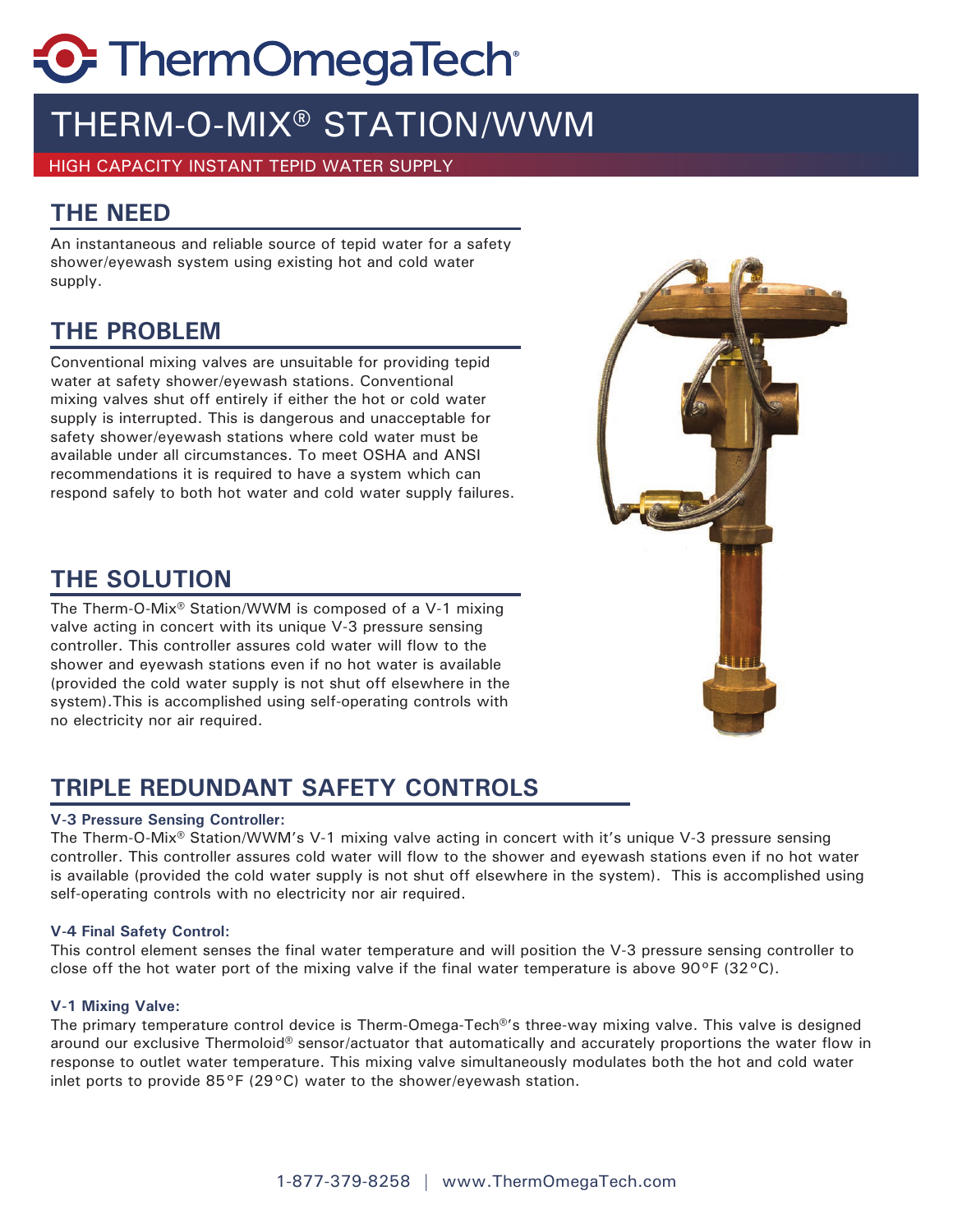# **THERM-O-MIX® STATION/WWM**

**HIGH CAPACITY INSTANT TEPID WATER SUPPLY**

## **PARTS & MATERIALS**

| <b>ITEM</b>    | <b>DESCRIPTION</b>               | <b>MATERIAL</b>        |
|----------------|----------------------------------|------------------------|
|                | <b>WATER MIXING VALVE (V1)</b>   | <b>Bronze Casting</b>  |
| $\overline{2}$ | PRESS. SENS. CONTROLLER (V3)     | <b>Bronze Casting</b>  |
| 3              | <b>FINAL SAFETY CONTROL (V4)</b> | <b>Brass</b>           |
| 4              | <b>FLEXIBLE TUBING</b>           | <b>SS Braided PTFE</b> |

## **OPERATION**

After water flow is activated at the shower or eyewash, the outlet water temperature will reach 85°F (29°C) when hot water arrives at the mixing valve. The mixing valve then blends the hot and cold water to produce an output of 85°F (29°C) water.

### **BENEFITS**

- All components are in-line serviceable
- Easy to retrofit on existing shower or combination shower eyewash stations
- Maintains constant 85°F (29°C) output
- All self-operating controllers no power required
- Utilizes existing hot and cold water supply
- Optional durable, all weather version in high visibility LDPE enclosure available

## **DESIGN FEATURES**

- $Cv = 10.0$
- Conforms to OSHA and ANSI recommendations
- Provides 85°F (29°C) tepid water from 3 GPM (11.4 L/min) to 25 GPM (113.7 L/min) with water inlet pressure of at least 40 PSIG (2.8 BAR)
- Compact, lightweight (under 15 lbs/6 kg) design easily supported by piping connections

### **ORDERING**

| ∣D∧D<br>ΝI<br>IMRFR | <b>ION</b>    |
|---------------------|---------------|
| 000                 | N/WWM-85°F، ا |
| $\circ$             | ∵ ™MIX) - ٽ   |
| ၁ဝ                  | HERM-         |
| $\sim$              | $\sqrt{ }$    |

#### **NOTES**

- 1. Where unit is used as a safety shower or eyewash station, the final outlet temperature should be specified by the Facilities Medical Supervisor or other authorized personnel.
- 2. A #20 mesh strainer is recommended for all inlets.
- 3. Warranty information disclosed at www.thermomegatech.com/terms-conditions/

ThermOmegaTech®, Inc. 353 Ivyland Road 1-877-379-8258 Warminster, PA 18974 www.ThermOmegaTech.com



Because of continuous improvements, ThermOmegaTech®, Inc. reserves the right to change the design and specifications without notice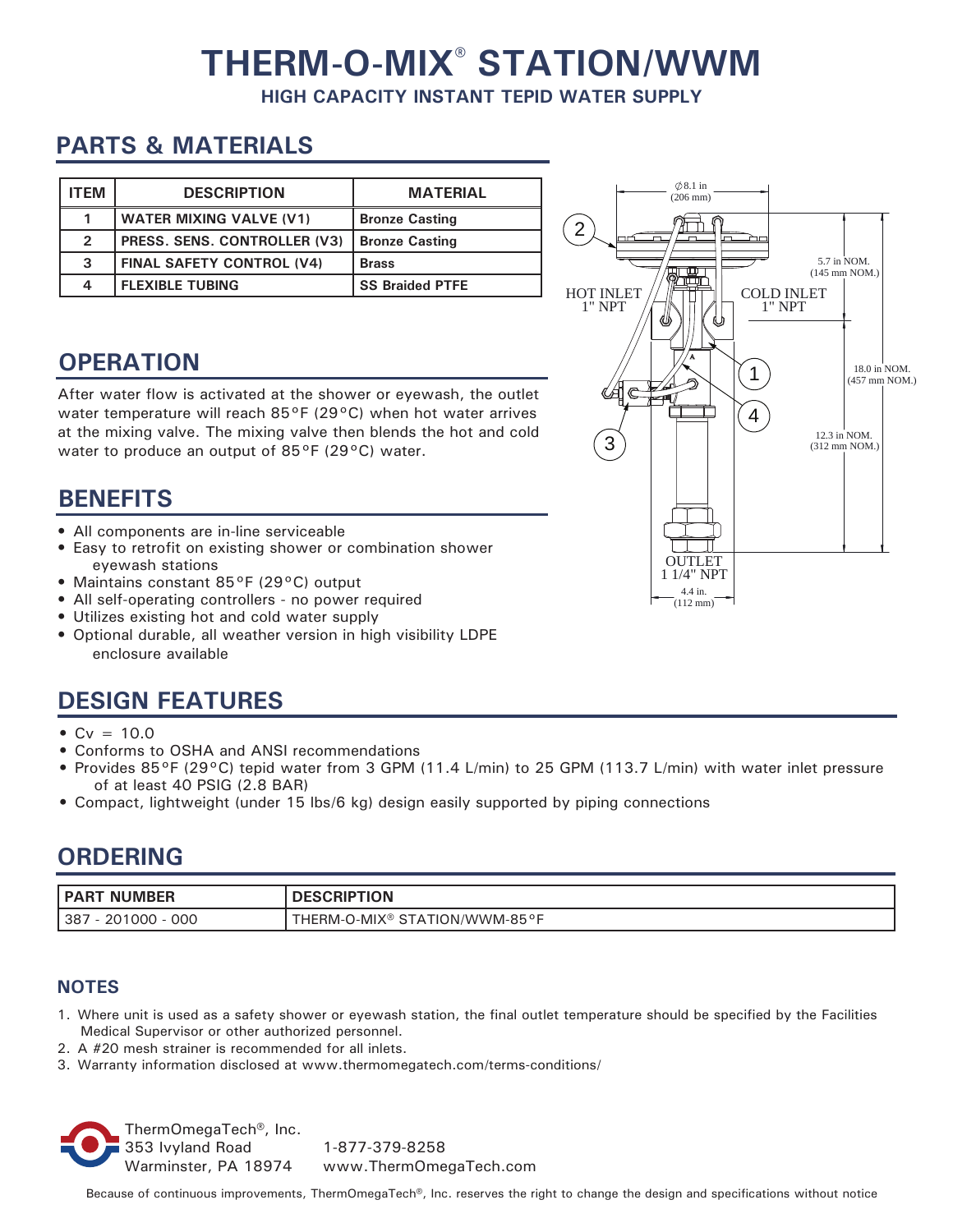# **THERM-O-MIX® STATION/WWM INSPECTION AND TEST LOG**

**(See Other Side Of This Sheet For Instructions)**

COMPANY: SERIAL #: UNIT LOCATION/IDENTIFICATION:

| <b>DATE</b> | START-UP SPIKE | OUTPUT<br><b>TEMP</b> | <b>COMMENTS</b> | <b>TESTED</b><br>BY |
|-------------|----------------|-----------------------|-----------------|---------------------|
|             |                |                       | EYEWASH         |                     |
|             |                |                       | SHOWER          |                     |
|             |                |                       |                 |                     |
|             |                |                       |                 |                     |
|             |                |                       |                 |                     |
|             |                |                       |                 |                     |
|             |                |                       |                 |                     |
|             |                |                       |                 |                     |
|             |                |                       |                 |                     |
|             |                |                       |                 |                     |
|             |                |                       |                 |                     |
|             |                |                       |                 |                     |
|             |                |                       |                 |                     |
|             |                |                       |                 |                     |
|             |                |                       |                 |                     |
|             |                |                       |                 |                     |

Make a copy of this log for future reference.



ThermOmegaTech®, Inc. 353 Ivyland Road 1-877-379-8258

Warminster, PA 18974 www.ThermOmegaTech.com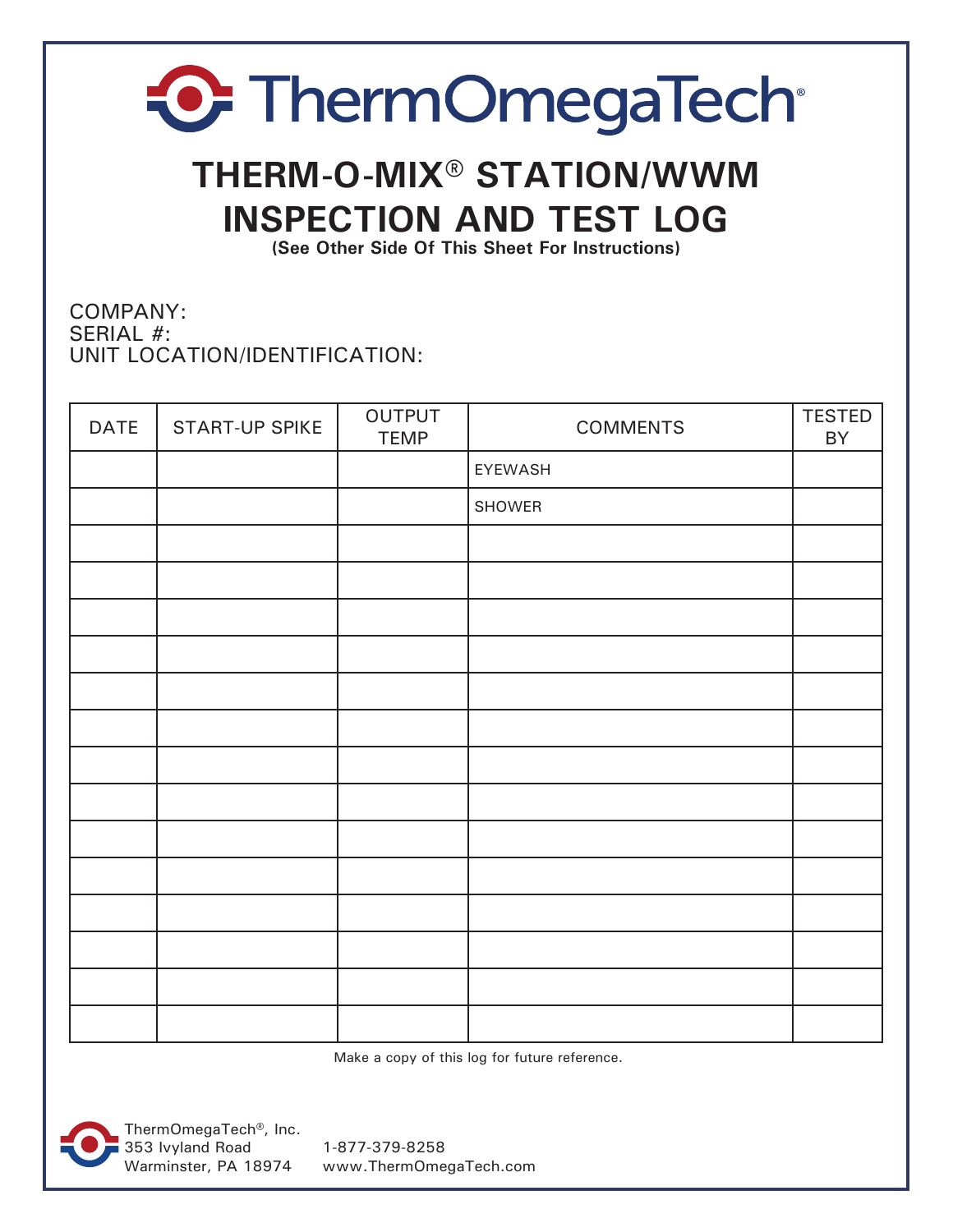# **THERM-O-MIX® STATION/WWM TEST AND INSPECTION INSTRUCTIONS**

**NOTE**: THIS UNIT SHOULD BE TESTED IN CONJUNCTION WITH REGULAR OSHA REQUIRED SHOWER/EYEWASH TESTING. THE TESTS CONFIRM THAT THE EQUIPMENT IS SAFE, OPERATIONAL, AND PURGES POTENTIAL BACTERIA LADEN WATER FROM THE SYSTEM.

- 1. Record the date.
- 2. Using an accurate thermometer, first turn on the eyewash and record the maximum start-up spike temperature of the water.
- 3. After a few minutes running, record the normal eyewash water temperature.
- 4. With the eyewash turned off, activate the shower and record the delivered water temperature.

#### **OTHER EVALUATION TESTS**

OSHA and ANSI, as well as the manufacturer of this equipment, recommend regularly scheduled testing of safety shower/eyewash stations to assure proper and safe operation.

**Water Flow Rate Test**: OSHA/ANSI recommend a potable water system capable of maintaining 30 PSIG (2.1 BAR) minimum with 20 GPM (75.7 L/min) minimum to shower head and 0.4 GPM (1.5 L/min) minimum to eyewash for 15 minutes. One simple method of testing is to collect the water in a 5 Gal (18.9 L) container. At the required flow rate, the shower head flow must fill the container in 15 seconds or less.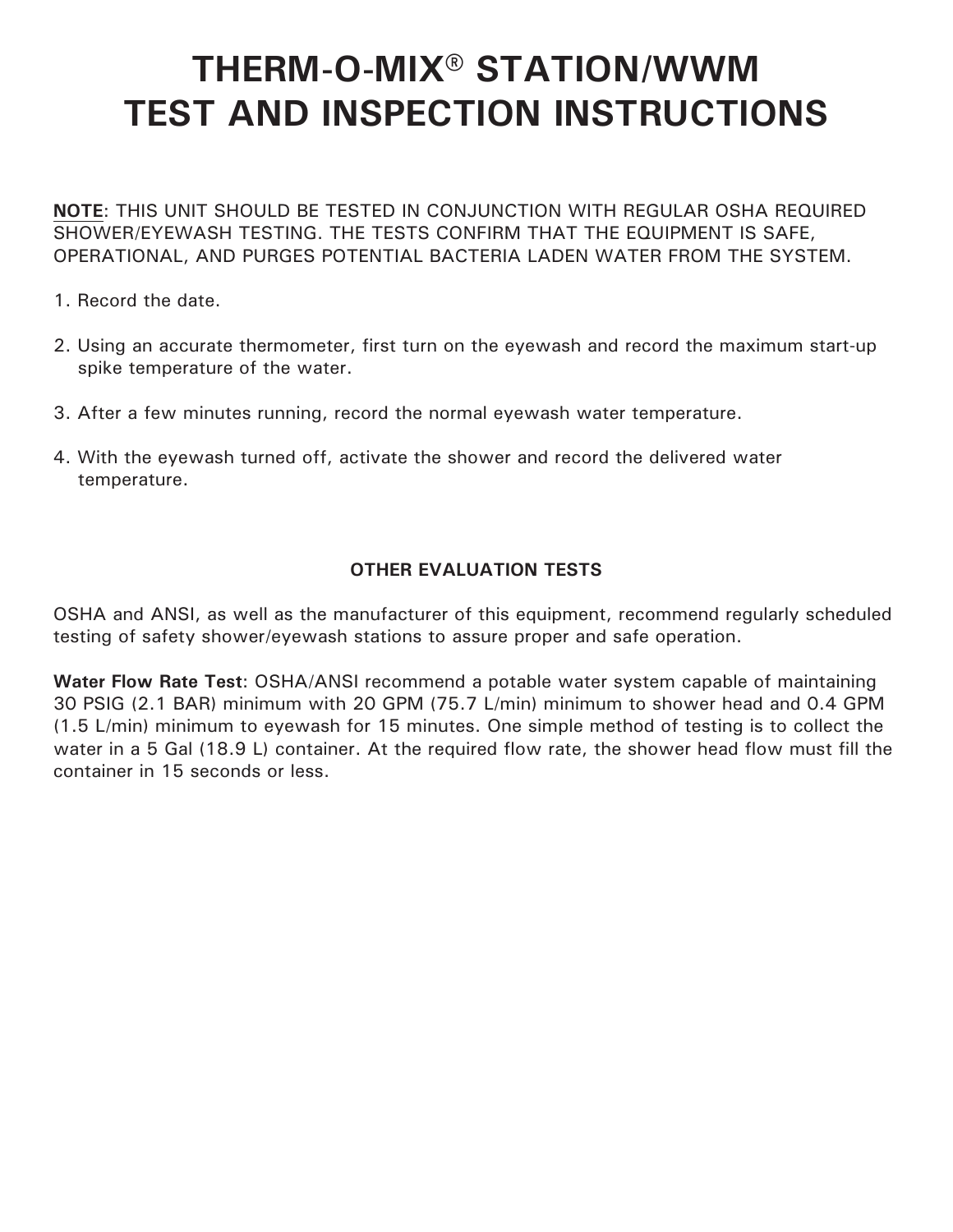# **INSTALLATION INSTRUCTIONS HAT/FP & IC/FP FREEZE PROTECTION VALVES**

If installed and maintained as recommended, the **ThermOmegaTech® , Inc.** *HAT/FP* and *IC/FP* valves will yield reliable and trouble free service. *It is important that before installing you read these instructions carefully.*

**REMEMBER:** The *FP* valve is full open at its stated temperature and full closed approximately 10°F above its stated temperature. Unless otherwise stated, these valves are supplied at their greatest standard Cv or flow rate. Smaller Cv's are available on request. See the product sheets.

Never undersize installations. A #20 mesh strainer is recommended to use with all port sizes.

#### **CAUTIONS**

Use only standard and proper connections • Do not over-tighten connections • Always test after installation and before use Always test before winter and summer seasons • Test at regular intervals

#### **FP VALVES MAY SERVE AS PRIMARY PROTECTION ON UNTRACED SYSTEMS, OR AS A FAIL-SAFE BACKUP FOR TRACED WATER SYSTEMS:**

Always place freeze valves at low points or where water will tend to be static or prone to accumulate or dead leg. Keep outlet piping short and discharge to a large diameter drain or ditch. Never create an "ice patch" hazard by discharging to a slab or walkway. A preferred method of installation is to place the valve close to the point of discharge and connect with a run of piping from the line to be protected to the inlet side of the *FP* valve. Source and inlet piping may be insulated and/or traced, but never insulate or trace the valve body.

#### **ON SAFETY SHOWERS AND EYEWASH STATIONS**

Always keep pipe length short (with close nipple) between inflow piping and operating valve and place *FP* valve close to the operating valve. **REMEMBER:** It is the flow of water that keeps the pipe from freezing (even short dead legs will freeze in severe conditions).

#### **TO TEST FOR OPERATION WHILE IN LINE**

Cool with freeze spray,  $CO<sub>2</sub>$  or ice and water slurry. Valve will start to run or drip until warm water reaches the actuator.

#### **TO TEST FOR PROPER SET POINT**

Remove from system and place entire valve in an ice and water slurry at 33-34°F (0.6-1.1°C). The valve should open fully within 5 minutes. Move the valve to an ice and water slurry at  $40-42^{\circ}F(4.4-5.6^{\circ}C)$ . The valve should close bubble tight.

It should be understood that the use of these valves is not a substitute for regular and routine scrutiny of safe conditions. Installation and use of this product is outside the control of **ThermOmegaTech®** and is the sole responsibility of the end user. **ThermOmegaTech®** makes no guaranties, either expressed or implied, in connection with its installation or use.

 WARNING: This product can expose you to chemicals, for example lead, nickel, acrylonitrile, which are known to the State of CA to cause cancer, birth defects, or reproductive harm. For more information, go to www.P65Warnings.ca.gov

Warranty information disclosed at www.thermomegatech.com/terms-conditions/